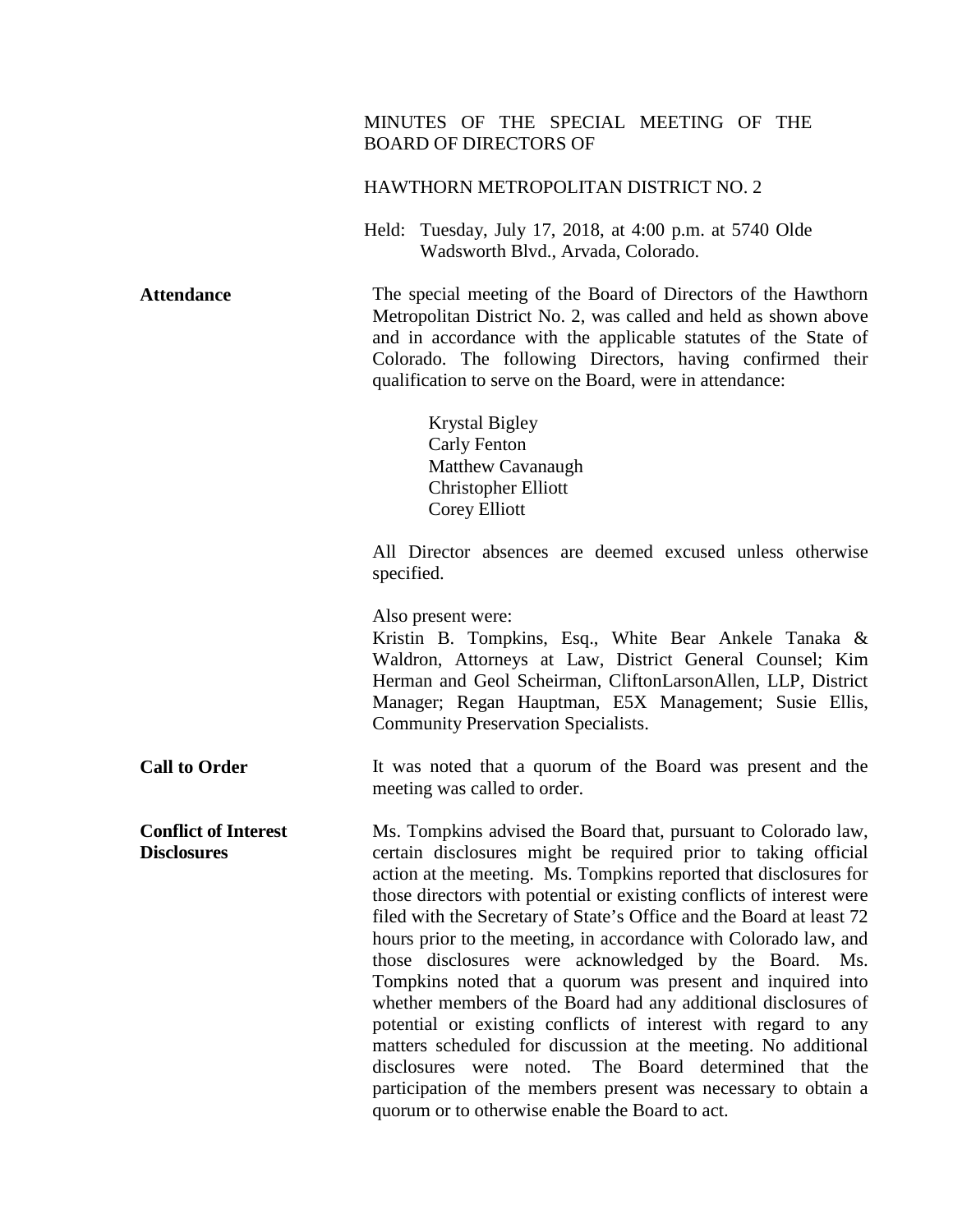| <b>Approval of Agenda</b> |                                                                                                                                                                                       | Ms. Tompkins presented the Agenda to the Board for |  |  |  |  |  |  |  |  |  |
|---------------------------|---------------------------------------------------------------------------------------------------------------------------------------------------------------------------------------|----------------------------------------------------|--|--|--|--|--|--|--|--|--|
|                           | consideration. Following discussion, upon a motion duly made<br>and seconded, the Board unanimously approved the Agenda with<br>the addition of a discussion on Covenant Enforcement. |                                                    |  |  |  |  |  |  |  |  |  |
|                           |                                                                                                                                                                                       |                                                    |  |  |  |  |  |  |  |  |  |
|                           |                                                                                                                                                                                       |                                                    |  |  |  |  |  |  |  |  |  |
|                           |                                                                                                                                                                                       |                                                    |  |  |  |  |  |  |  |  |  |

### **Public Comment** None.

**Consent Agenda** The following items on the consent agenda were considered routine or administrative. Following a summary by Ms. Tompkins the items on the consent agenda were approved by one motion duly made, seconded, and vote unanimously carried.

action was taken.

- 1. Approval of Minutes from the June 4, 2018 Regular Meeting.
- 2. Ratification of First Amendment to Independent Contractor Agreement with Metco Landscape, Inc.
- 3. Ratification of Amendment to Residential Improvement Guidelines Regarding Driveways.

Ms. Tompkins presented the Board with the Second Amendment to Independent Contractor Agreement with Metco Landscape, Inc. for Landscaping Services for consideration. Following discussion, the Board determined to defer this matter until additional quotes can be obtained from alternative vendors.

Ms. Herman provided the Board with an update on the status of Poop 911 and the installation of additional waste stations. No

Ms. Tompkins presented the Board with the Resolution Regarding Acceptance and Acquisition of Public Improvements for consideration. The Board reviewed the report from J3 Engineering Consultants, Inc. dated November 2017 and updated July 3, 2018 regarding the condition of the underdrain and it was noted that the independent engineer who is an expert consultant reported the underdrain as fully functional and absent of defects. It was further noted that the engineer opined that the underdrain system will function as designed with minimal future maintenance. Following discussion, upon a motion duly made and seconded, the Board unanimously adopted the resolution accepting the underdrain system from Hawthorn Development, Inc.

# **Legal Matters**

Consider Approval of Second Amendment to Independent Contractor Agreement with Metco Landscape, Inc. for Landscaping Services

### **Facilities Management**

Manager Update

Consider Adoption of Resolution Regarding Acceptance and Acquisition of Public Improvements (Underdrain) from Hawthorn Development, Inc. pursuant to the Resolution Establishing Policies and Procedures for the Acceptance of Underdrain Improvements - Engineer's Report and Certification from J3 Engineering Consultants, Inc.